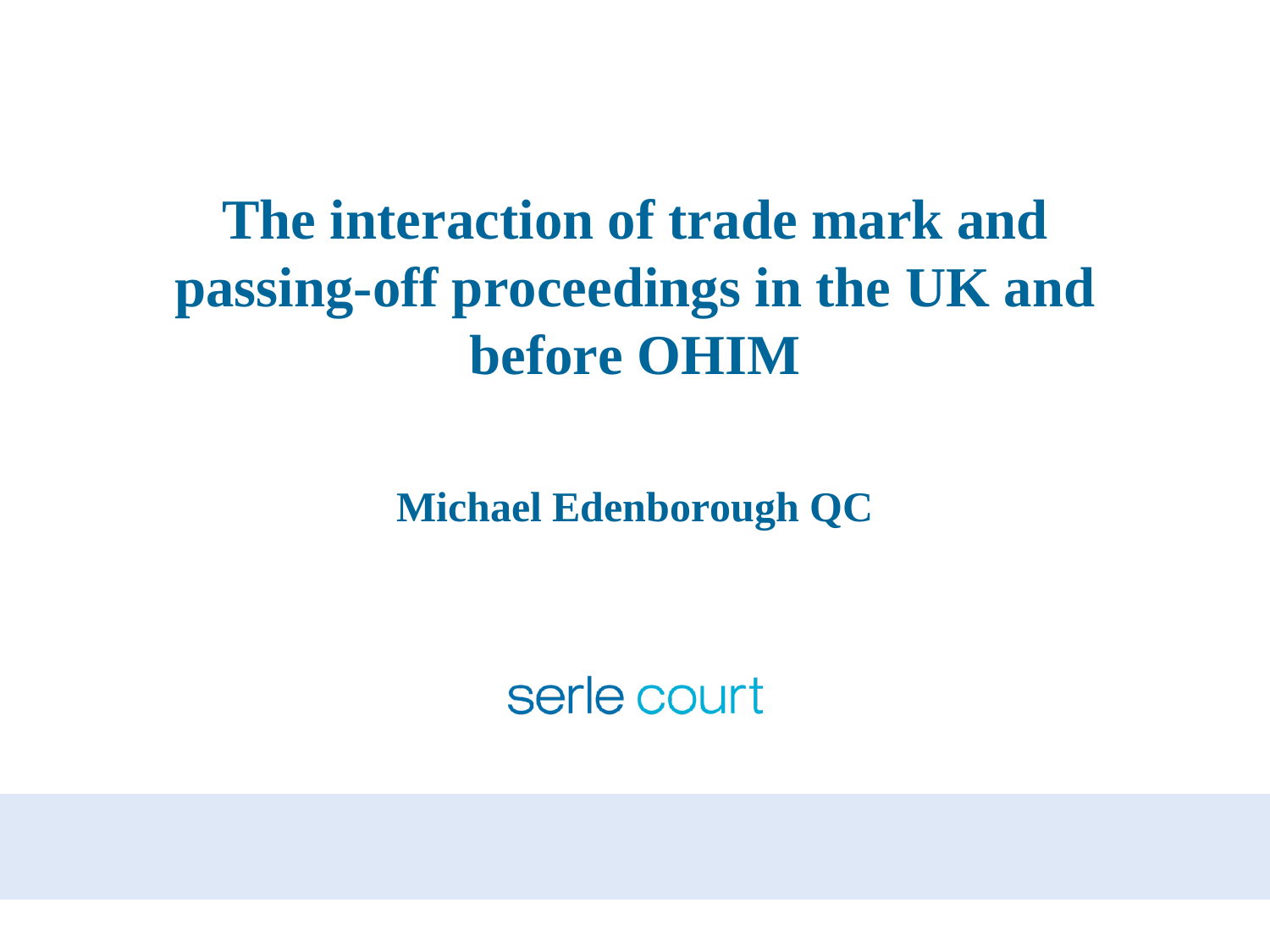**setting the scene**

## **simple passing-off or TM proceedings in the UK or before OHIM**

*-versus-*

**multiple proceedings involving UK TMs and passing off rights and CTMs in the UK and before OHIM**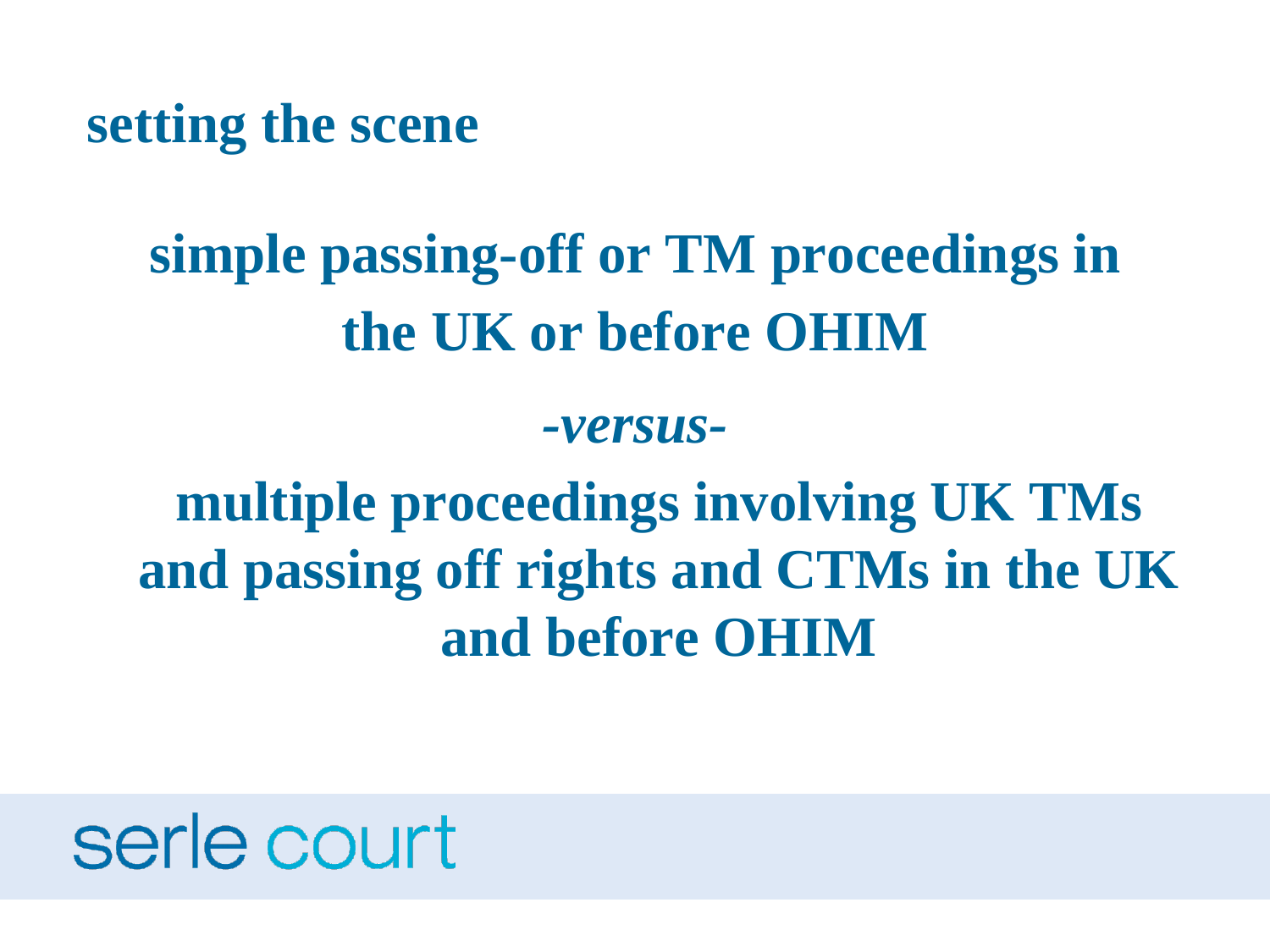**executive summary**

### **first in time wins?**

### **not always**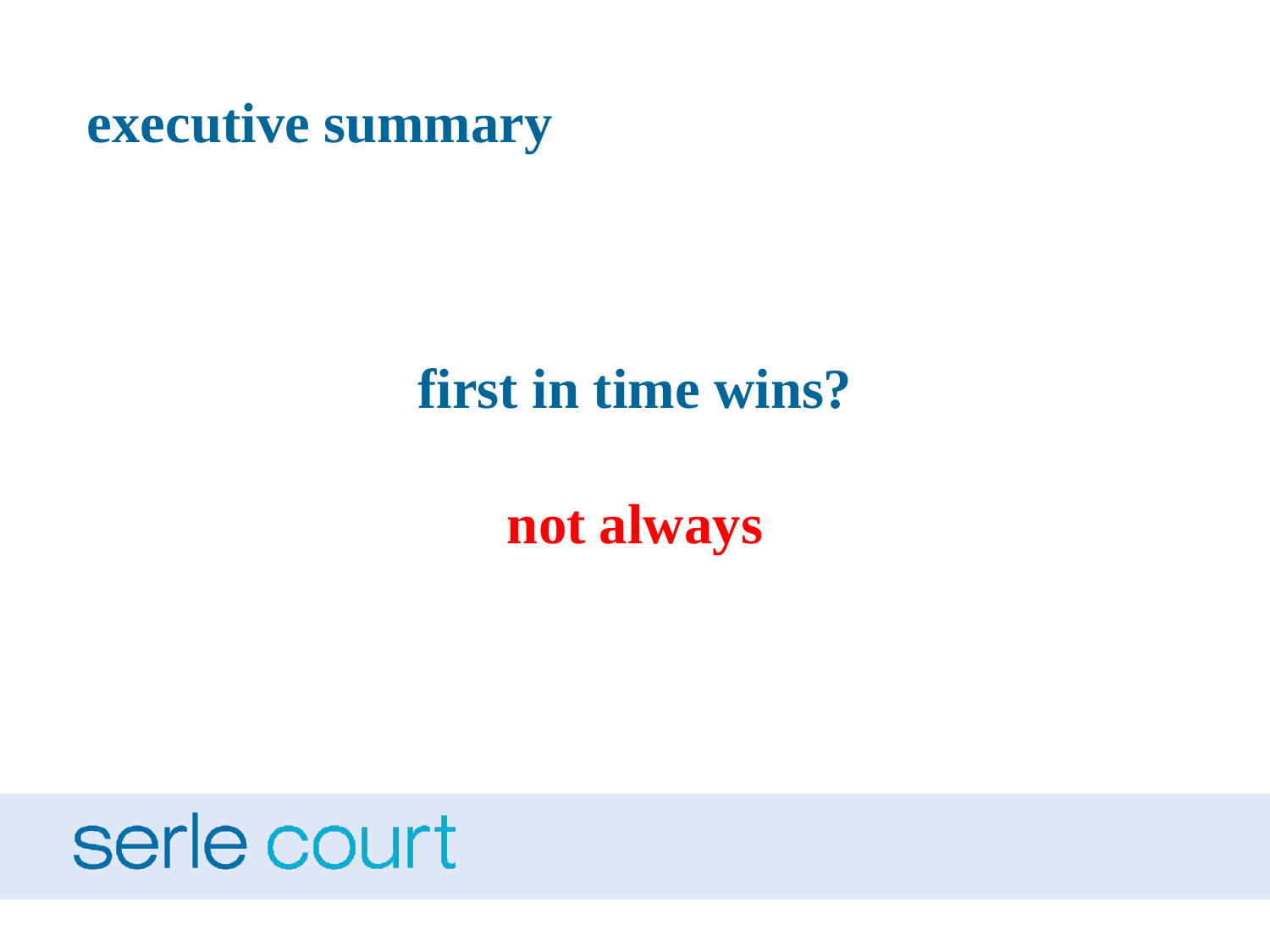## **UK passing-off proceedings**

- senior user **STOPS** the junior user (*Croom's TM Application* [2005] RPC 2 at [45])
- **P** relevant date is the date of first allegedly wrongful use by the junior user (*Cadbury Schweppes* [1981] RPC 429 at 494)
- **BUT** junior user's goodwill may swamp the senior user and then prevails (*Active4life* [2011] ETMR 36)
- need goodwill not reputation in the UK (*Starbucks (HK) v British Sky Broadcasting Group* [2015] UKSC 31)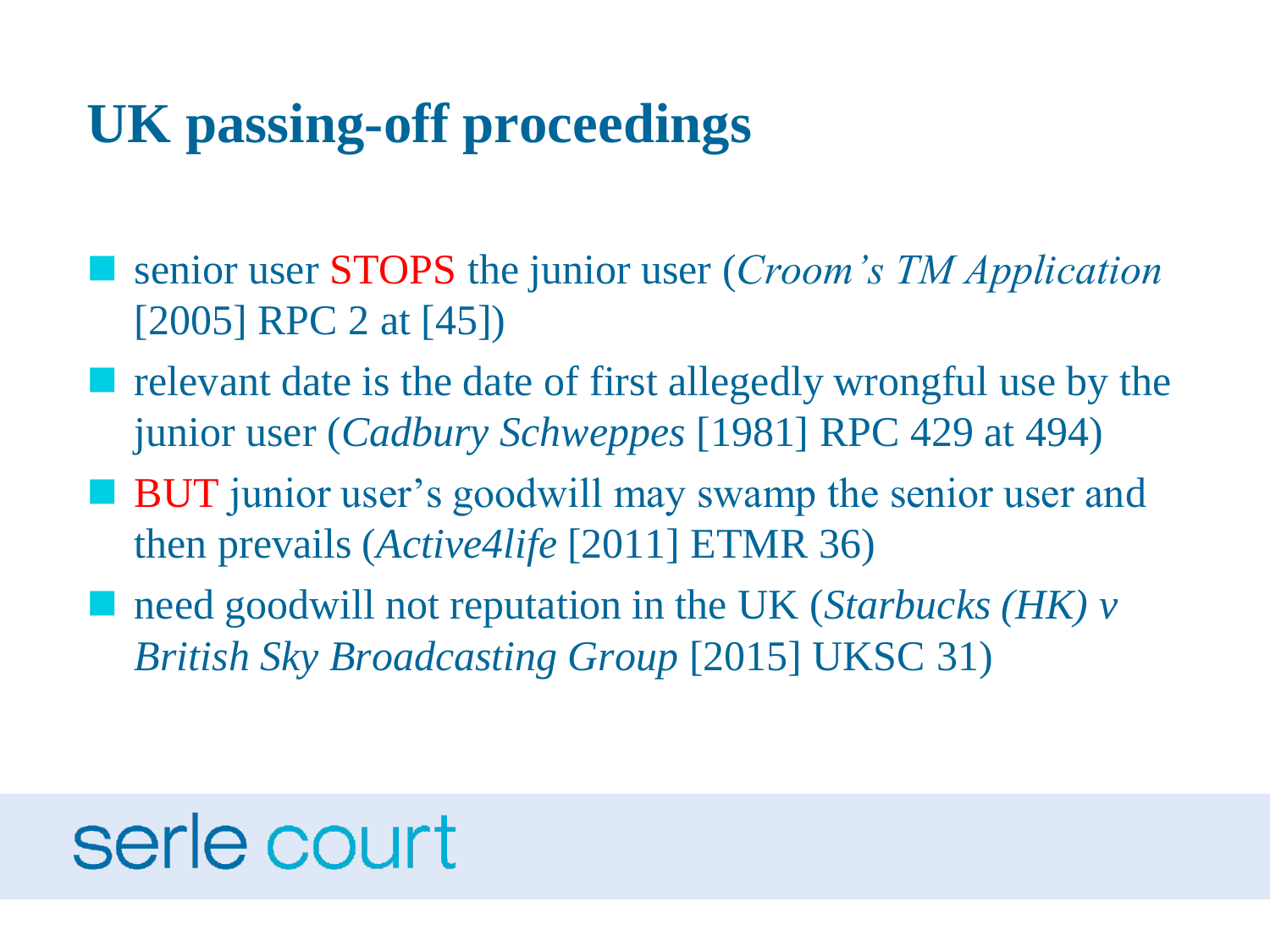## **UK TM proceedings**

- **P** *prima facie*, in TMs, the reverse is true
- so senior registrant CANNOT stop junior registrant, but is NOT stopped in turn (TMA 1994 s  $11(1)$ ) (*quaere* compatible with Dir 2005/95 art. 6)
- BUT TMA 1994 s 47(6) (invalid *ab initio*), and so removes the junior registration and then prevails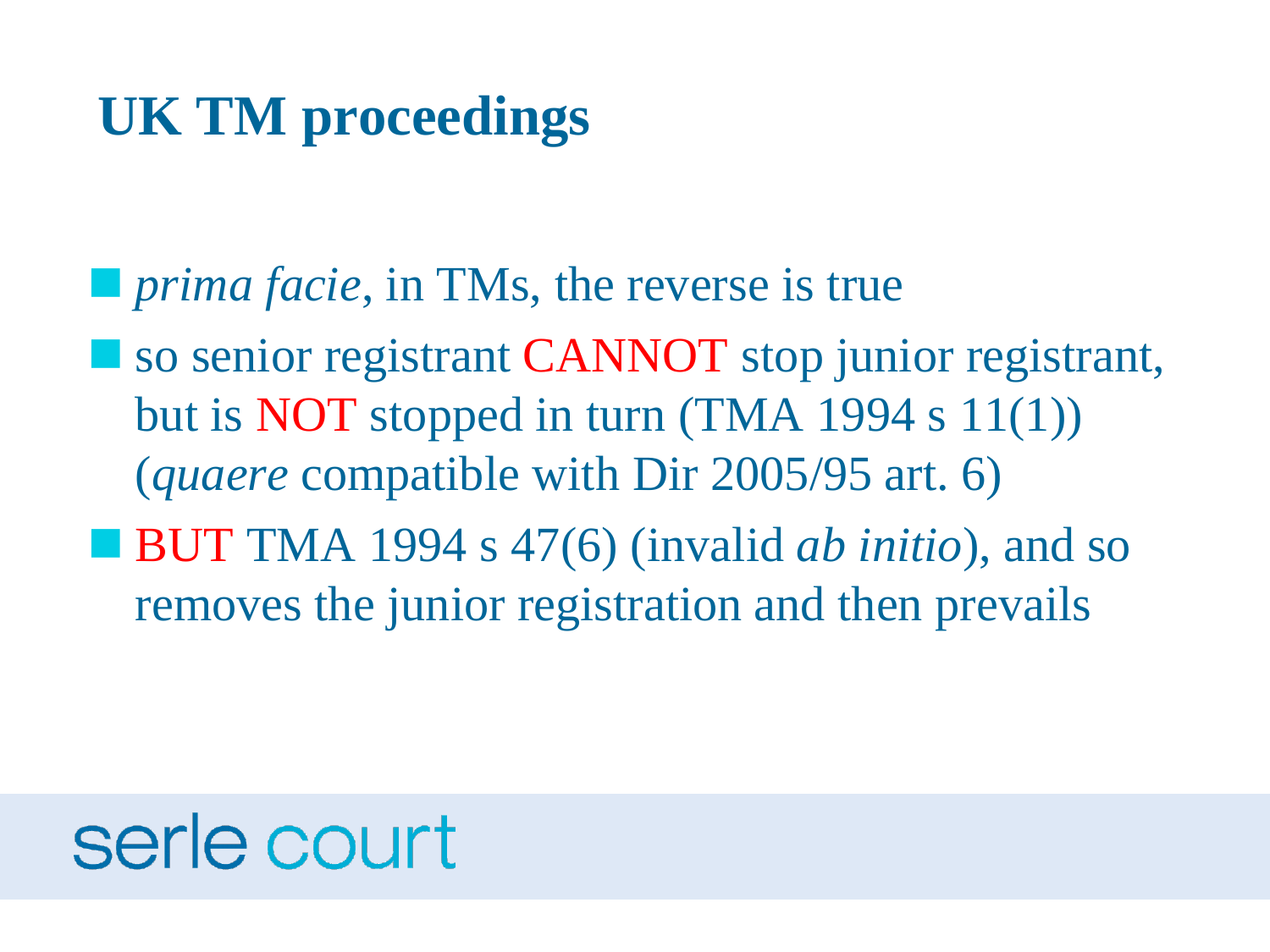## **UK TM and passing-off proceedings Pt I**

- senior registrant PREVAILS over junior user (SAVE for TMA 1994 ss 11, 12 and 13 defences, and TMA 1994 ss 46 and 47 challenges)
- similarly, in the reverse scenario: junior registrant LOSES to a senior user
	- generally, TMA 1994 s 47 invalidation of the junior registration
	- BUT if only local use, then TMA 1994 s 11(3), and senior user only has a defence, and CANNOT stop the junior registrant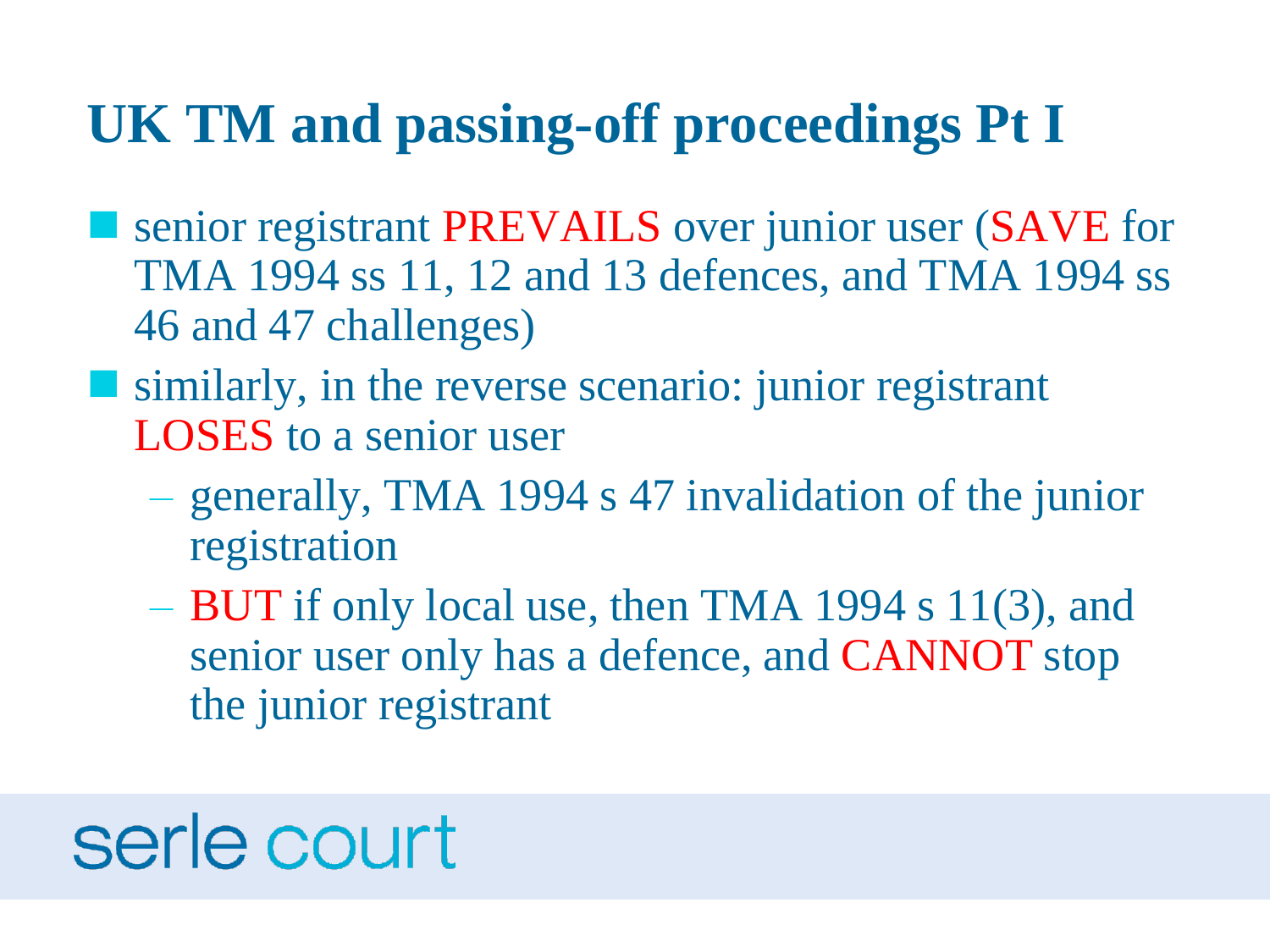### **UK TM and passing-off proceedings Pt II**

**If** the normal TM infringement case:

**SENIORS** senior registrant STOPS junior user

#### ■ **BUT** *Camelot* [2004] RPC 9

- Senior TM registrant with no use can be STOPPED by junior user as passing-off
- equally true for CTM (*Pinterest v Premium Interest* [2015] EWHC 738 (Ch))
- *quaere:* junior user infringes senior registrant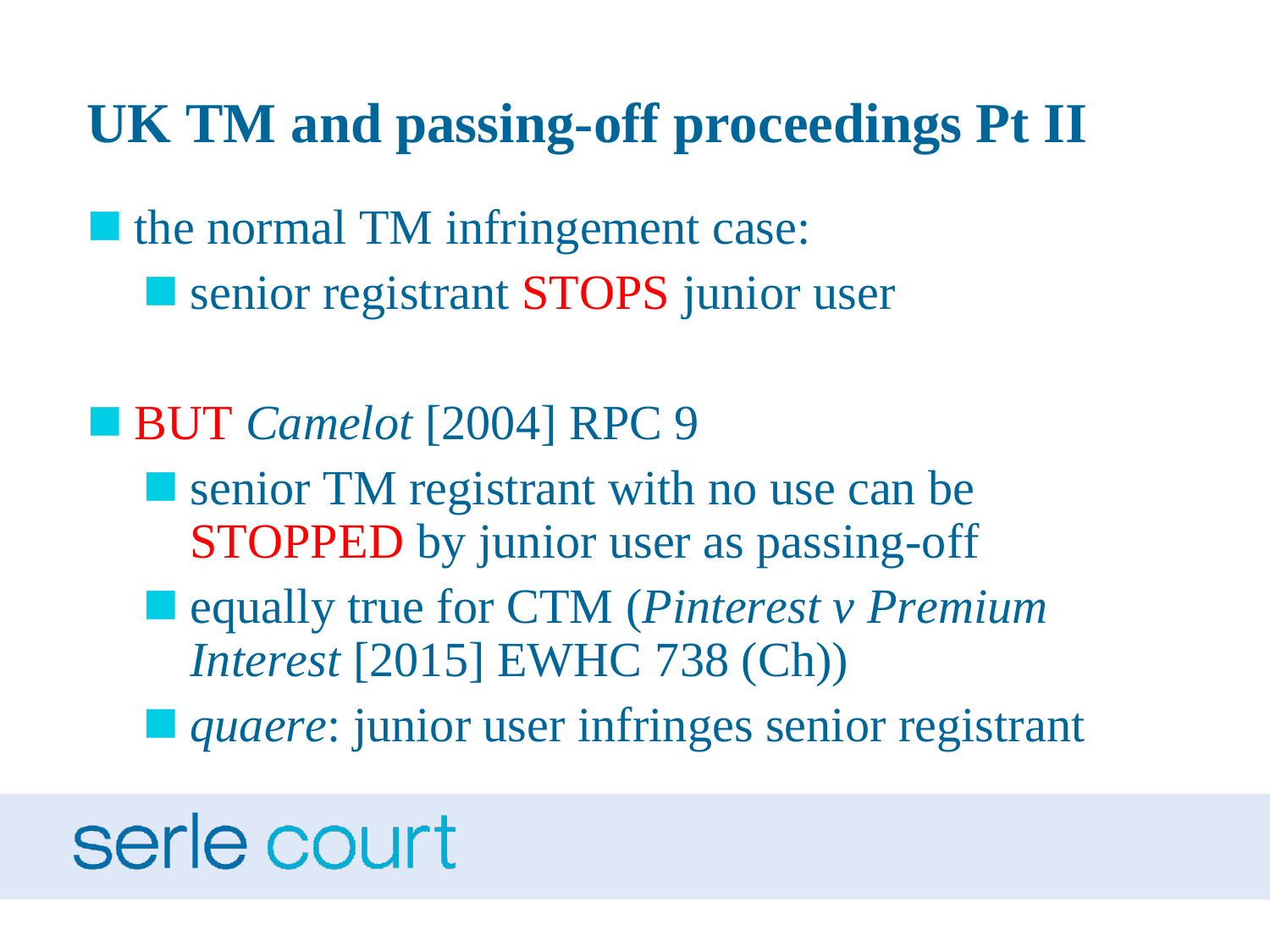#### **Statutory acquiescence: stalemate**

#### **TMA** 1994 s 48

- **E** earlier registrant or user has knowingly acquiesced for 5 yrs in the use of a junior registered trade mark (*Budweiser* Case C-482/09 [2012] RPC 11; [2013] RPC 12 – HCU issue)
	- may NOT seek invalidity
	- may NOT oppose the use
- **Similarly, the junior registrant CANNOT stop the** use by the senior registrant or user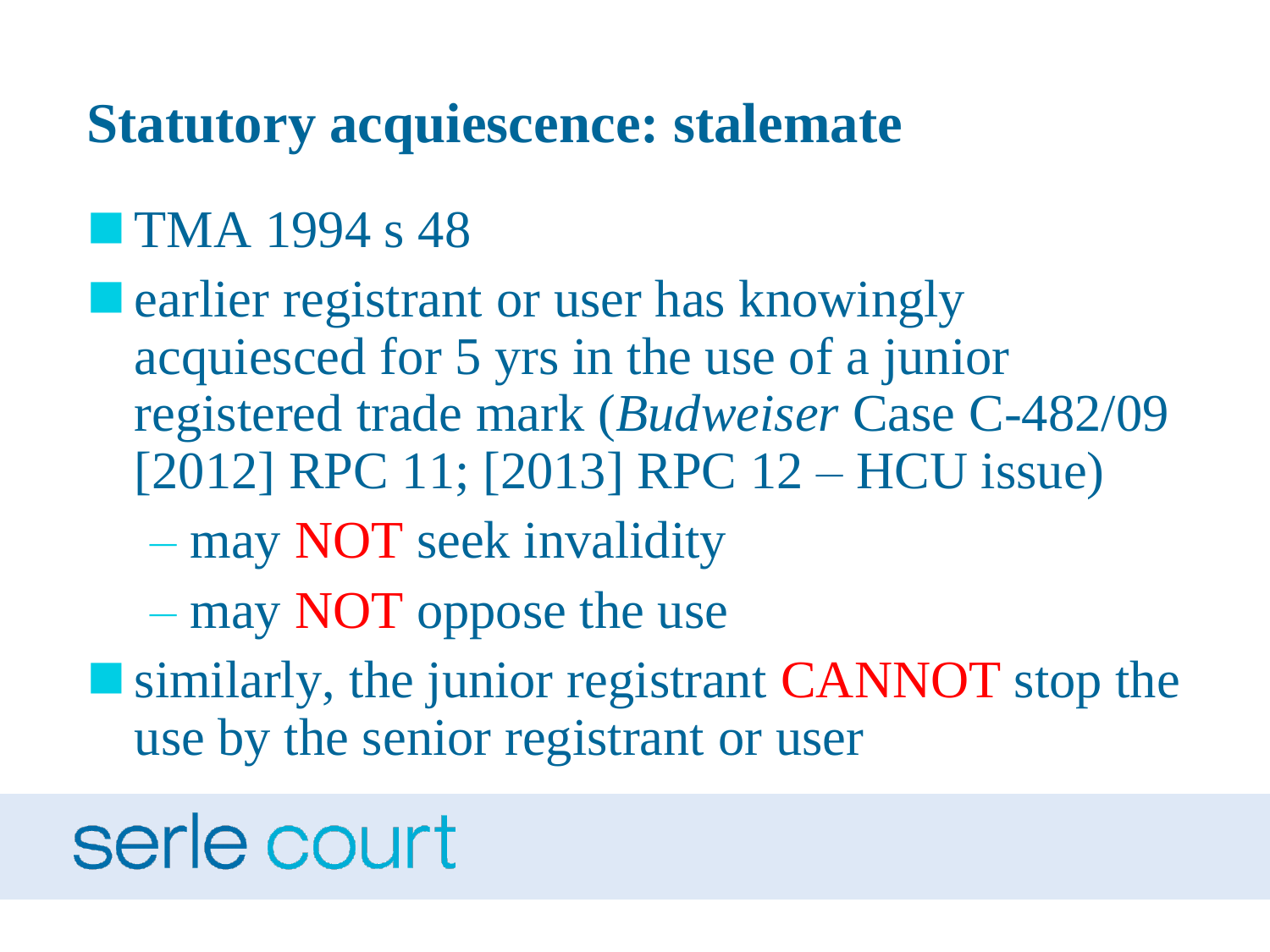## **UK rights and CTMs**

- senior UK TM or passing-off right PREVAILS over junior CTM (Reg 207/2009 art. 53.1 – invalidates the CTM)
	- BUT acquiescence (CTMR arts 54 and 110)
	- AND BUT if senior user is merely of local significance (*Tresplain* Case C-76/11 P [2012] ETMR 22), then only affects that locality and can STOP use of senior CTM there (CTMR art. 111)
- junior UK TM or passing-off right LOSES to a senior CTM (Reg 207/2009 art. 9 (SAVE for defences arts 12 and 13, and acquiescence art. 54)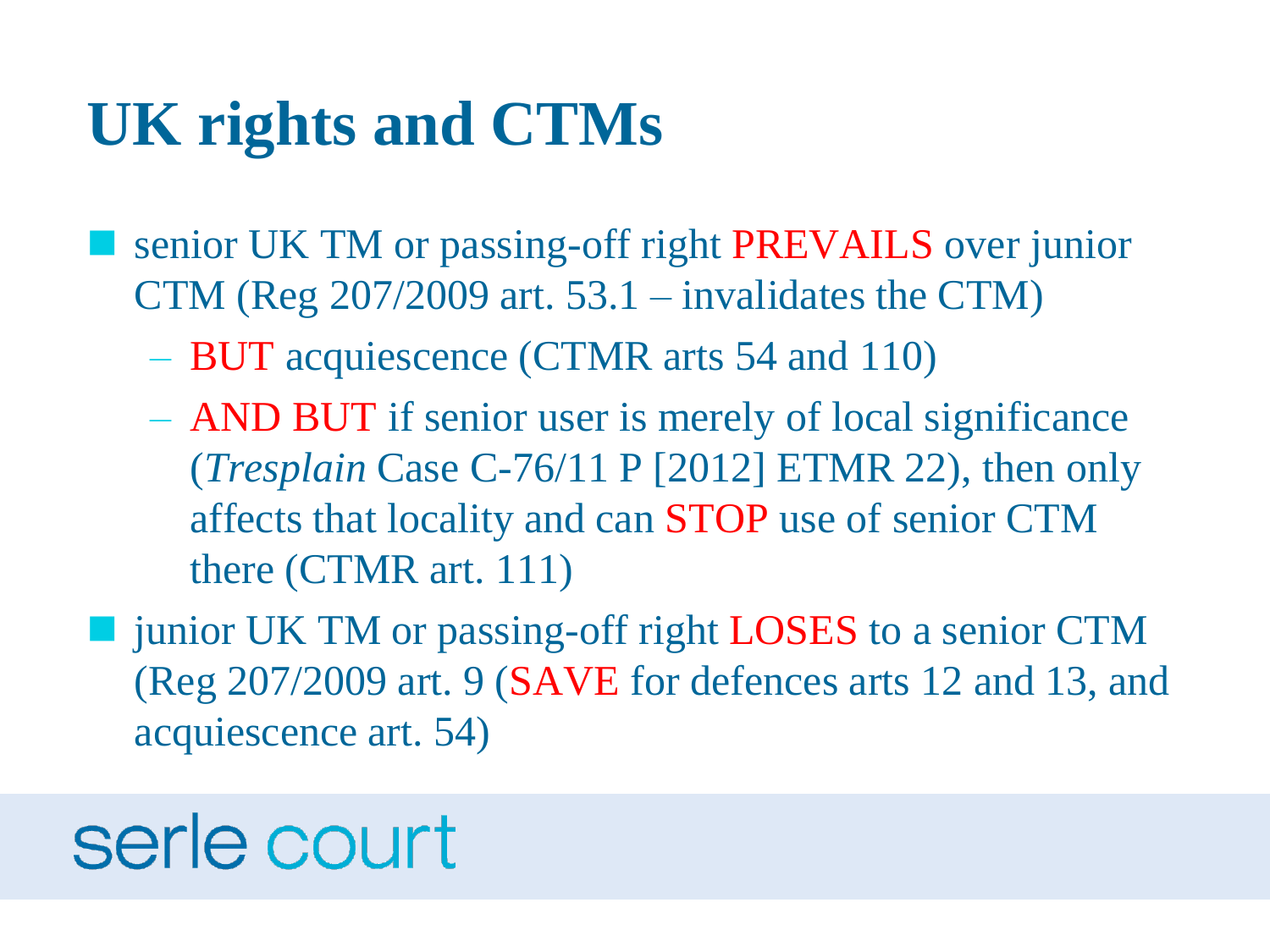### **Stays: common law**

■ *Glaxo v Genetech* [2008] FSR 185: very wide discretion to achieve the balance of justice

■ *Gucci v Shipton* [2010] EWHC 1739 (Ch): UK stays governed by SCA 1981 s 49(3): CTM action stayed, while UK TM and passing-off allowed to proceed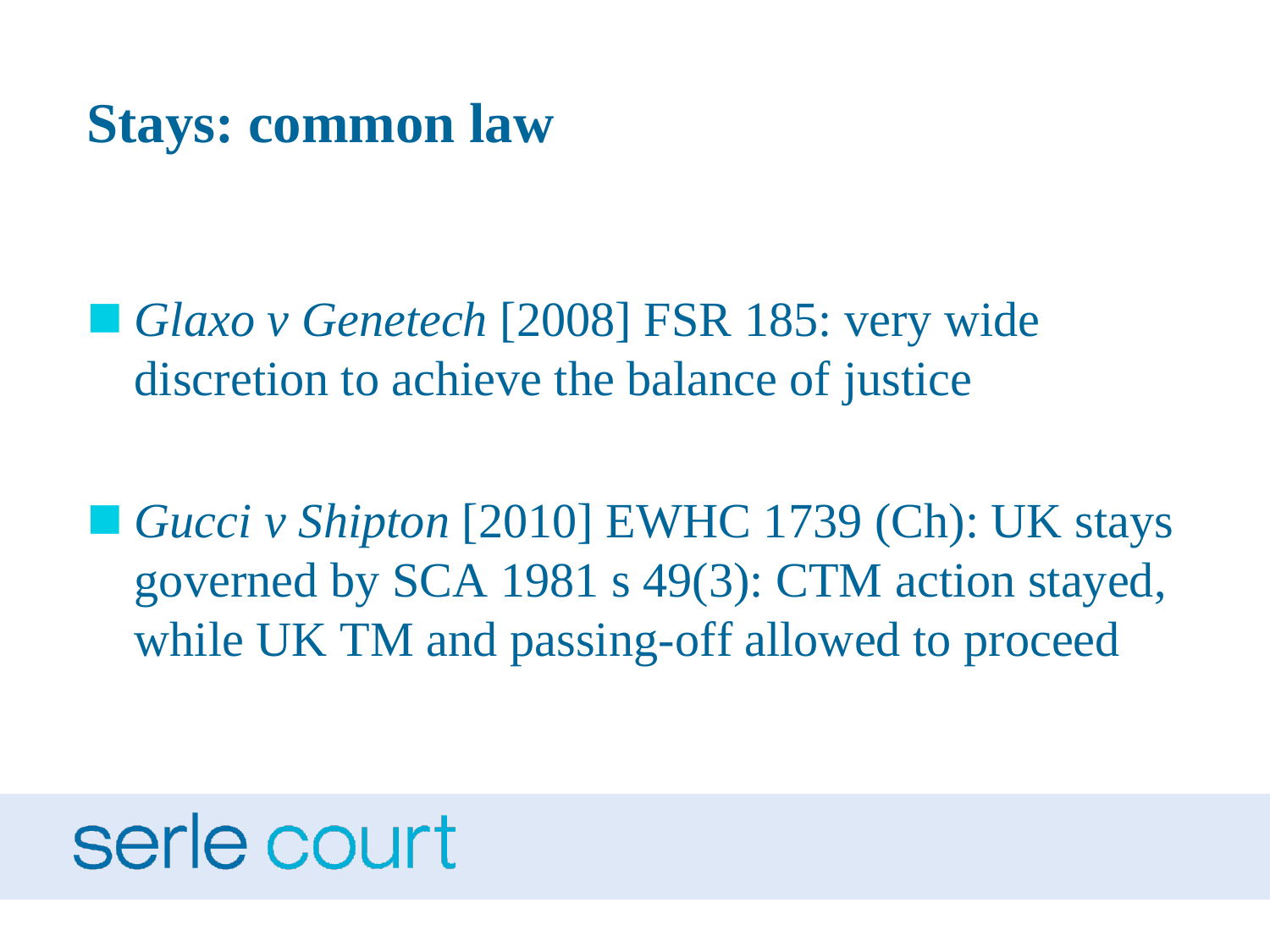## **Stays: CTMR**

#### Reg 207/2009 art. 104(1)

- first seized usually PROCEEDS: *Kitfix Swallow v Great Gizmos* [2008] FSR 9
- UNLESS special reasons (*Starbucks v BSkyB Group* [2013] FSR 16, but note *EMI v BSkyB*)
- mixed claims divisible (*Samsung v Apple* [2013] FSR 8 at [44])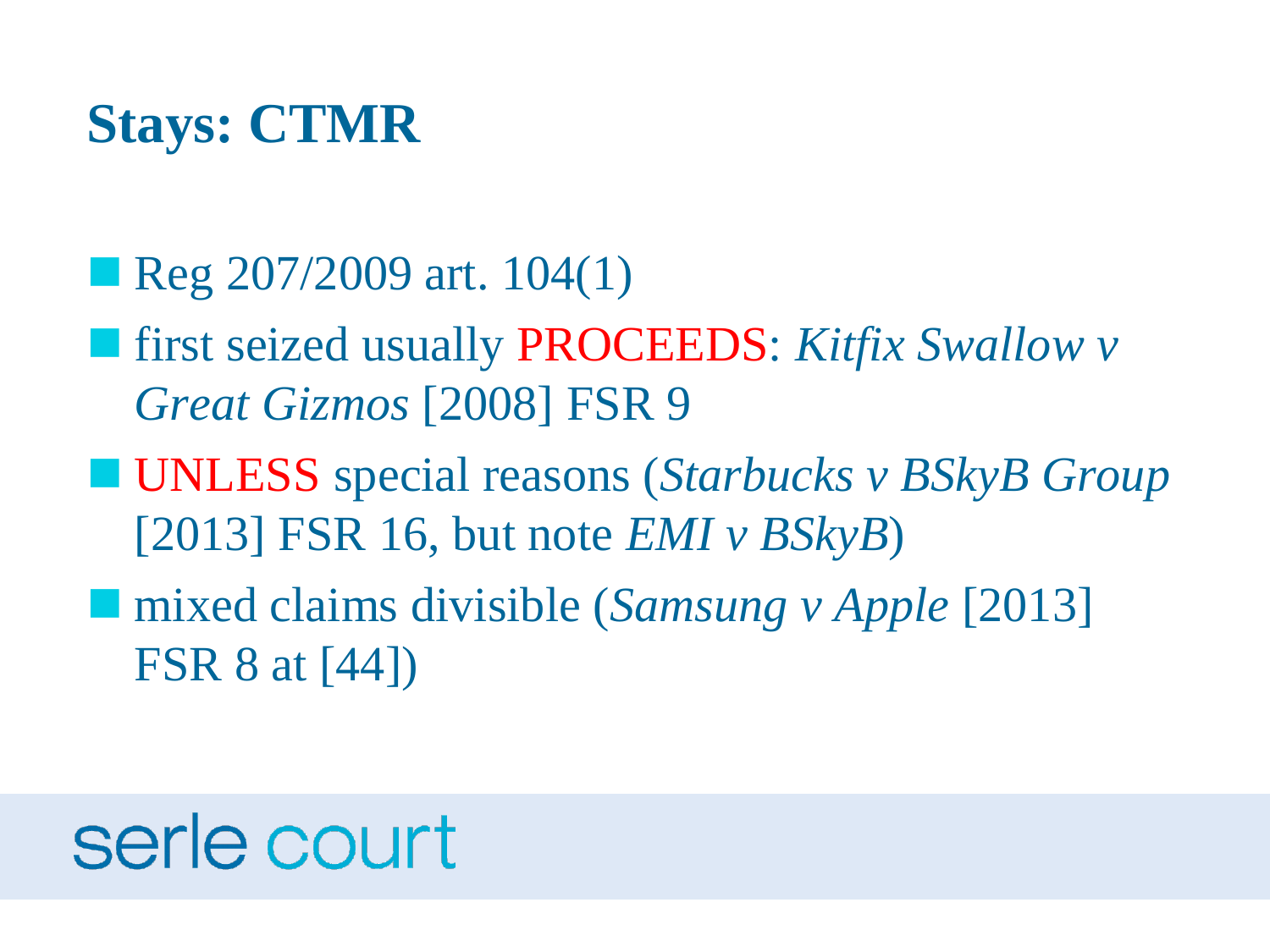## **Michael Edenborough QC**

**Contact Details:**

- **Serle Court, 6 New Square, Lincoln's Inn, WC2A 3QS**
- **(t) 020 7242 6105**
- **(e) MEdenborough@SerleCourt.co.uk**
- **MA (Natural Sciences) (Cantab), DPhil (Biophysics) (Oxon)**
- **All areas of IP law and practice, in particular trade marks, patents, copyright and designs. Over a 100 cases reported in the law reports since 2000, of which two thirds were appeals or judicial reviews.**
- **Appeared often before the General Court and Court of Justice (Luxembourg) in appeals from OHIM and Article 267 references (over 40 cases in all), and in the European Patent Office (Legal and Technical BoA and Opposition Division). Appeared in over 275 matters before the Registry, and over 60 appeals before the Appointed Person.**
- **Acted for the Comptroller-General of Patents, the Registrar of Trade Marks, the UK government, ITMA, CIPA and AIPPI UK Group.**